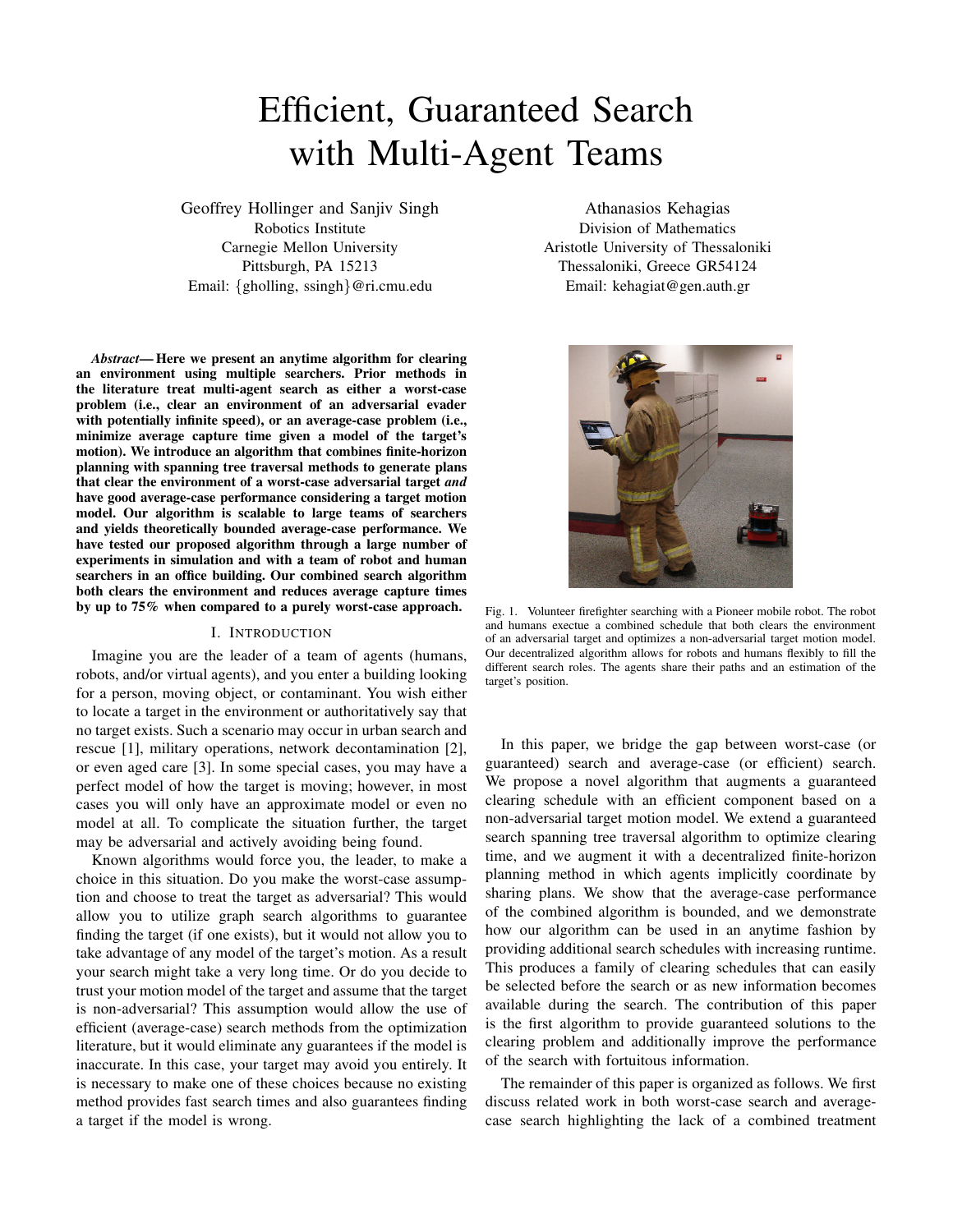(Section II). We then define both the worst-case and averagecase search problems and show the formal connection between the two (Section III). This leads us to the presentation of our search algorithm, including a description of the finite-horizon and spanning tree traversal components, as well as theoretical analysis of performance bounds (Sections IV and V). We then test our algorithm through simulated trials and through experiments on a heterogeneous human/robot search team (Section VI). Finally, we conclude and discuss avenues for future work (Section VII).

# II. RELATED WORK

As mentioned above, literature in autonomous search can be partitioned into average-case and worst-case problems. The initial formulation of the worst-case graph search problem is due to Parsons [4]. He described a scenario where a team of agents searches for an omniscient, adversarial evader with unbounded speed in a cave-like topology represented by a graph. In this formulation, the edges of the graph represent passages in the cave, and the nodes represent intersections. The evader hides in the edges (passages) of the graph, and it can only move through nodes that are not guarded by searchers. This problem was later referred to as *edge search* since the evader hides in the edges of the graph. Parsons defined the edge search number of a graph as the number of searchers needed to guarantee the capture of an evader on that graph. Megiddo et al. later showed that finding the edge search number is NP-complete for arbitrary graphs [5].

Several variations of the edge search problem appear in the literature that place restrictions on the form of the *cleared set*: the nodes on the graph that have been cleared of a potential target. *Connected edge search* requires that the cleared set be a connected subgraph at all times during the search. Barrière et al. argued that connected edge search is important for network decontamination problems because decontaminating agents should not traverse dangerous contaminated parts of the graph. They also formulated a linear-time algorithm that generates search schedules with the minimal number of searchers on trees [2].

Unfortunately, edge search does not apply directly to many robotics problems. The possible paths of an evader in many indoor and outdoor environments in the physical world cannot be accurately represented as the edges in a graph.<sup>1</sup> For this reason, robotics researchers have studied alternative formulations of the guaranteed search problem. LaValle et al. formulated the search problem in polygonal environments and presented a complete algorithm for clearing with a single searcher [6]. However, their algorithm shows poor scalability to large teams and complex environments. Gerkey et al. demonstrate how a stochastic optimization algorithm (PARISH) can be used to coordinate multiple robotic searchers in small indoor environments [7]. Though it is more scalable than complete algorithms, PARISH still requires considerable computation and

communication between searchers, which makes it difficult to apply to complex environments.

In our prior work, we examined the *node search* problem in which the evader hides in the nodes of a graph, and we showed how search problems in the physical world can be represented as node search.<sup>2</sup> We proposed the Guaranteed Search with Spanning Trees (GSST) anytime algorithm that finds connected node search clearing schedules with a nearminimal number of searchers [9]. GSST is the first anytime algorithm for guaranteed search, and it is linearly scalable in the number of nodes in the graph, which makes it scalable to large teams and complex environments. Note that the algorithms described above (including our own prior work) do not optimize the time to clear the environment, and they do not take into account a model of the target's movement beyond a worst-case model.

A different, but closely related, search problem arises if we relax the need to deal with an adversarial target. If the target's motion model is non-adversarial and approximately known to the searchers, the searchers can optimize the average-case performance of their search schedule given this motion model. Assuming a Markovian motion model (i.e., the target's next position is dependent only on the target's current position), the average-case search problem can be expressed as a Partially Observable Markov Decision Process (POMDP). Near-optimal solutions to fairly large POMDPs are possible [10]; however, the size of search problems scales exponentially in the number of searchers. Thus, search problems with even moderately sized teams are outside the scope of general POMDP solvers.

In response to the intractability of optimal solutions, researchers have proposed several approximation algorithms for average-case search. Sarmiento et al. examined the case of a stationary target and presented a scalable heuristic [11]. Singh et al. discussed the related problem of multi-robot informative path planning and showed a scalable constant factor approximation algorithm in that domain [12]. In our prior work, we extended these approximation guarantees to average-case search with our Finite-Horizon Path Enumeration with Sequential Allocation (FHPE+SA) algorithm [13]. Our algorithm provides near-optimal performance in our test domains, but it does not consider the possibility that the model is inaccurate. Thus, the search may last for infinite time if the target is acting in a way that is not properly modeled. For instance, if a target is modeled as moving but is actually stationary, the searchers may never examine parts of the environment because they believe the target would have moved out of them.

To the best of our knowledge, no search algorithm exists that can clear an environment of a worst-case target and improve average-case search performance based on additional

 $1$ One exception would be a road network, which could be modeled as an edge search problem. The application of our combined algorithm to these types of environments is left for future work.

<sup>2</sup>Note that several alternative versions of "node search" appear in the literature (see Alspach [8] for a survey). In one formulation, the evader resides in the edges of the graph, and these edges are cleared by trapping (i.e., two searchers occupy the adjacent nodes). In another, the pursuers have knowledge of the evader's position while attempting to capture the evader by moving onto the same node.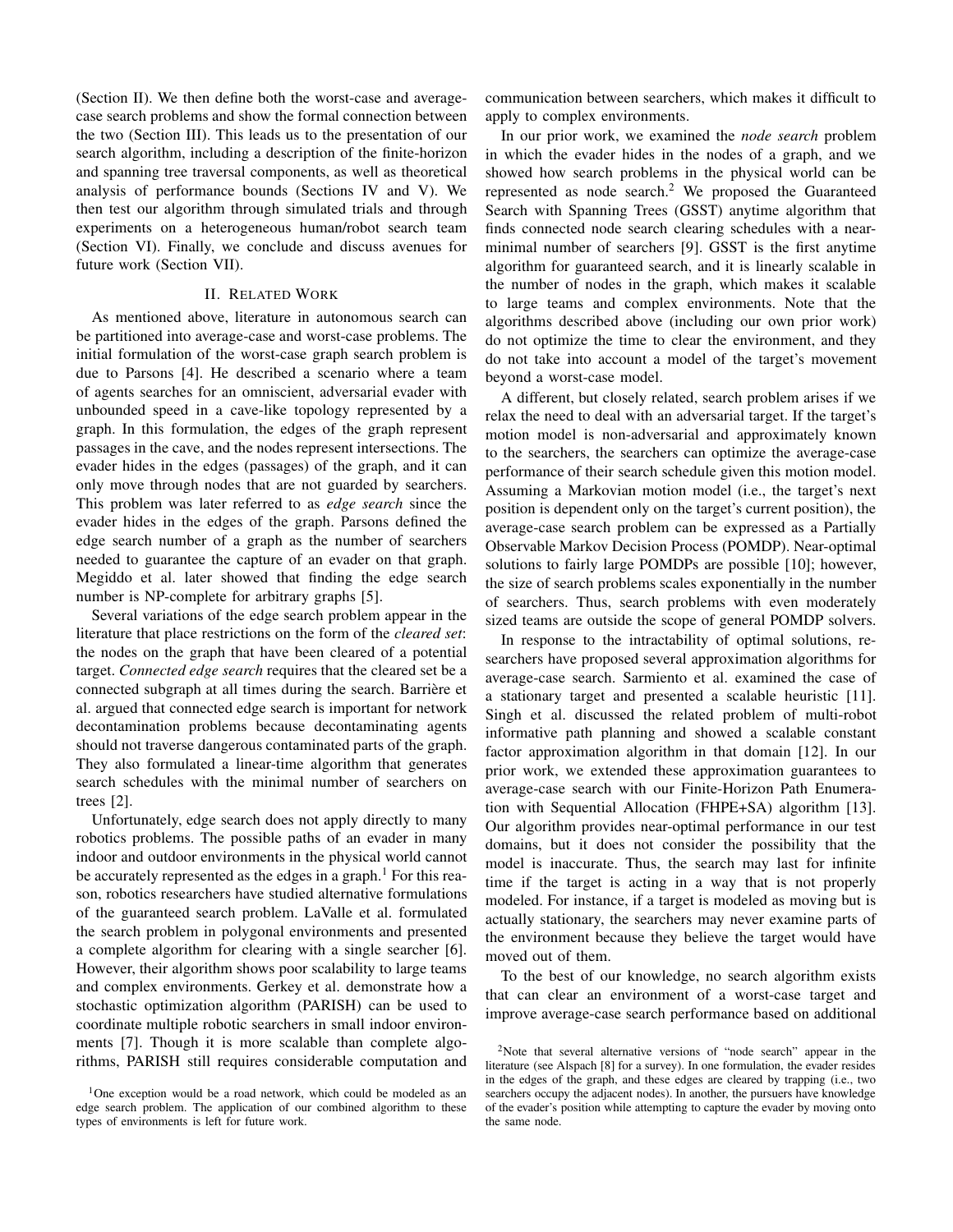information (e.g., a target motion model or online sensor data). Our algorithm fills this gap.

## III. PROBLEM SETUP

In this section, we define the search problem with respect to both a worst-case adversarial target and a non-adversarial target. We also show the formal connection between worstcase search and the guaranteed search problem found in the literature. Assume we are given  $K$  searchers and a graph  $G(N, E)$  with |N| nodes and |E| edges. The nodes in the graph represent possible locations in the environment, and the edges represent connections between them (see Figure 2 for examples in indoor environments). At all times  $t =$  $1, 2, \ldots, T$ , searchers and a target exist on the nodes of this graph and can move through an edge to arrive at another node at time  $t + 1$ . Given a graph of possible locations and times, we can generate a time-evolving, time-unfolded graph  $G'(N', E')$ , which gives a time-indexed representation of the nodes in the environment (the formal definition of  $G'$  is given in the Appendix).

The searchers' movements are controlled, and they are limited to feasible paths on  $G'$ . We will refer to the path for searcher k as  $A_k \subset N'$ , and their combined paths as  $A = A_1 \cup \ldots \cup A_K$ . The searchers receive reward by moving onto the same node as the target. This reward is discounted by the time at which this occurs. Given that a target takes path Y, the searchers receive reward  $F_Y(A) = \gamma^{t_A}$ , where  $t_A = \min \{t : (m, t) \in A \cap Y\}$  (i.e., the first time at which path Y intersects path A), with the understanding that  $\gamma \in$  $(0, 1)$ , min  $\emptyset = \infty$ , and  $\gamma^{\infty} = 0$ . Thus, if the paths do not intersect, the searchers receive zero reward.

This paper considers two possible assumptions on the target's behavior, which yield the average-case and worst-case search problems. If we make a non-adversarial assumption on the target's behavior, we can utilize a target motion model independent of the locations of the searchers. This yields a probability  $P(Y)$  for all possible target paths  $Y \in \Psi$ . We can now define the optimization problem in Equation 1. Equation 1 maximizes the *average-case* reward given a motion model defined by  $P(Y)$ . Note that if the target's motion model obeys the Markov property, we can estimate a probability distribution of its location efficiently using matrix algebra.

$$
A^* = \underset{A}{\text{argmax}} \sum_{Y \in \Psi} P(Y) F_Y(A) \tag{1}
$$

The average-case optimization problem in Equation 1 does not consider the possibility that the motion model may be incorrect. An alternative assumption on the target's behavior is to assume that it actively avoids the searchers as best possible. For the search problem, this implies that the target chooses path Y that minimizes  $F_Y(A)$ . This yields the game theoretic optimization problem in Equation 2. Here, the searchers' goal is to maximize the *worst-case* reward if the target acts as best it can to reduce reward.

$$
A^* = \underset{A}{\operatorname{argmax}} \min_{Y} F_Y(A) \tag{2}
$$

It is important to note that this formulation assumes that the searchers have a "perfect" sensor that will always detect the target is it resides in the same cell. We can relax this assumption somewhat by modeling a non-unity capture probability into the average-case reward function. For the worst-case reward function, the searchers could run the schedule several times to generate a bound on the worst-case probability of missing the target (i.e., each schedule will be guaranteed to have some nonzero probability of locating the target).

Given the worst-case and average-case assumptions on the target's behavior (either of which could be correct), the searchers' goal is to generate a feasible set of paths A such that the reward of both optimization problems are maximized. One option is to use scalarization to generate a final weighted optimization problem as shown in Equation 3. The variable  $\alpha$  is a weighting value that can be tuned depending on how likely the target is to follow the average-case model.

$$
A^* = \underset{A}{\text{argmax}} \quad \alpha \sum_{Y \in \Psi} P(Y) F_Y(A) + (1 - \alpha) \underset{Y}{\text{min}} F_Y(A),\tag{3}
$$

where  $\alpha \in [0, 1]$  is a weighting variable to be tuned based on the application.

While scalarization is a viable approach, we argue that it makes the problem more difficult to solve. Note that the underlying function  $F_Y(A)$  is nondecreasing and submodular (see Appendix for definition) as is its expectation in Equation 1. In fact, Equation 1 is the efficient search (MESPP) optimization problem as defined by Hollinger and Singh [13], which can be optimized using the FHPE+SA algorithm. FHPE+SA yields a bounded approximation and has been shown to perform nearoptimally in practice. In contrast,  $\min_Y F_Y(A)$  is nondecreasing but is *not* submodular. Thus, FHPE+SA is not bounded and, in fact, performs poorly in practice. Furthermore, Krause et al. show that game theoretic sensor placement problems of similar form to Equation 2 do not yield any bounded approximation (unless  $P = NP$ ) [14]. Thus, scalarization combines an easier problem with a more difficult problem, which prevents exploiting the structure of the easier MESPP problem.

We propose treating the combined search problem as a resource allocation problem. More specifically, some searchers make the average-case assumption while others make the worst-case assumption. One case where this approach can improve the search schedule is in the (very common) scenario where a portion of the map must be cleared before progressing. In this scenario, several searchers are often assigned to guard locations while waiting for the other searchers to finish clearing. Some of these guards can be used to explore the uncleared portion of the map. An example of this case is shown in our human-robot experiments in Section VI.

If the searchers are properly allocated to the average-case and worst-case tasks, we can generate search schedules with good performance under both assumptions. The decentralized nature of the multi-robot search task makes this approach feasible by allowing different robots to optimize the two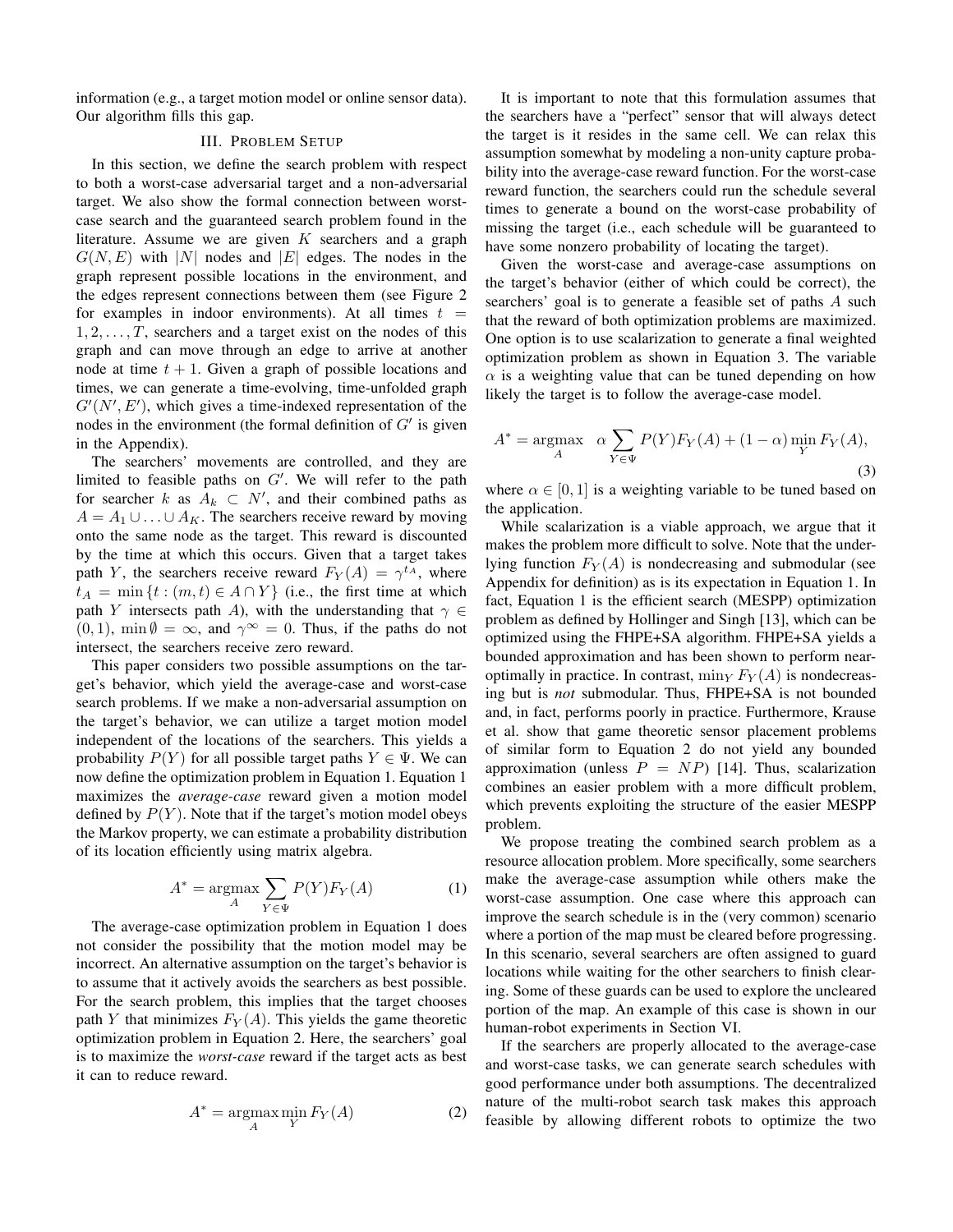separate components of the combined problem. The question now becomes: how many searchers do we assign to each task? Several observations relating worst-case search to graph theoretic node search can help answer this question.

The graph theoretic node search optimization problem is to find a feasible set of paths  $A$  for a minimal number of searchers  $K_{min}$  such that A is a clearing path [9, 2]. In other words, find a path that clears the environment of an adversarial evader using the smallest number of searchers. Propositions 1 and 2 show the connection between node clearing and the worst-case search problem defined in Equation 2.<sup>3</sup>

*Proposition 1:* The value  $\min_Y F_Y(A) > 0$  if and only if A is a clearing path (i.e., a set of paths that clear the environment of any target within it).

*Proof:* Assume that A is not a clearing path and  $\min_Y F_Y(A) > 0$ . Since A is not a clearing path, this implies that one or more nodes in  $G$  are contaminated (i.e., may contain a target) at all times  $t = 1, \ldots, T$ . W.l.o.g. let Y be a target path that remains within the contaminated set for all  $t$ . Such a path is feasible due to the assumptions of the evader and the recontamination rules. The contaminated set at a given time is by definition not observed by the searchers at that time. Thus,  $A \cap Y = \emptyset$ , which implies that  $F_Y(A) = 0$ for these  $A$  and  $Y$ . If the target chooses this path, we have a contradiction.

Now, assume that A is a clearing path and  $\min_Y F_Y(A) =$ 0. This assumption implies that  $A \cap Y = \emptyset$ . By definition of clearing path, the contaminated set of  $G = \emptyset$  at some time T. However, this implies that  $A \cap Y \neq \emptyset$  or else there would exist a contaminated cell. Again we have a contradiction.

*Proposition 2:* For a given number of searchers K and graph G,  $\max_A \min_Y F_Y(A) = 0$  if and only if  $K < s(G)$ , where  $s(G)$  is the node search number of G.

*Proof:* The value of  $s(G)$  implies that a clearing schedule exists for all  $K > s(G)$ . By Proposition 1, this implies that a schedule A exists such that min<sub>Y</sub>  $F_Y(A) > 0$  for all  $K \geq$  $s(G).$ 

Similarly, the value of  $s(G)$  implies that a clearing schedule does not exist with  $K < s(G)$ . By Proposition 1, this implies that a schedule A does not exist such that  $\min_Y F_Y(A) > 0$ for  $K < s(G)$ .

Proposition 1 shows that any non-zero solution to the optimization problem in Equation 2 will also be a node search solution with K searchers. Proposition 2 shows that  $s(G)$ , the node search number of G, will affect the optimization problem in Equation 2; if  $K < s(G)$ , then  $\min_Y F_Y(A) = 0$  for all A. Drawing on this analysis, we now know that at least  $s(G)$ searchers must make the worst-case assumption to generate a schedule with any nonzero worst-case reward. This motivates the use of guaranteed search algorithms that minimize the attained search number. However, current guaranteed search algorithms in the literature do not minimize clearing time. We show how this limitation can be overcome in the next section.

#### IV. ALGORITHM DESCRIPTION

Drawing off the observations in the previous section, we can design an algorithm that both clears the environment of an adversarial target and performs well with respect to a target motion model. The first step in developing a combined algorithm is to generate a guaranteed search schedule that optimizes clearing time with a given number of searchers. We extend the Guaranteed Search with Spanning Trees (GSST) algorithm [9] to do just this.

The GSST algorithm is an anytime algorithm that leverages the fact that guaranteed search is a linear-time solvable problem on trees. Barrière et al. show how to generate a recursive labeling of a tree (we will refer to this labeling as Blabeling) in linear-time [2]. Informally, the labeling determines how many searchers must traverse a given edge of the tree in the optimal schedule (see Algorithm 1). If an edge label is positive, it means that one or more searchers must still traverse that edge to clear the tree. From the labeling, a guaranteed search algorithm can be found using the minimal number of searchers on the tree. GSST generates spanning trees of a given graph and then B-labels them. The labeling is then combined with the use of "guards" on edges that create cycles to generate a guaranteed search schedule on arbitrary graphs (see reference [9] for more detail). However, GSST gives no mechanism for utilizing more searchers than the minimal number. Thus, it does not optimize clearing time.

| <b>Algorithm 1 B-labeling for Trees</b>                                   |  |  |  |  |
|---------------------------------------------------------------------------|--|--|--|--|
| 1: Input: Tree $T(N, E)$ , Start node $b \in N$                           |  |  |  |  |
| 2: $Q \leftarrow$ leafs of T                                              |  |  |  |  |
| 3: while $O \neq \emptyset$ do                                            |  |  |  |  |
| $l \leftarrow$ any node in $O, O \leftarrow O \setminus l$<br>4:          |  |  |  |  |
| <b>if</b> $l$ is a leaf <b>then</b><br>5:                                 |  |  |  |  |
| $e \leftarrow$ only edge of l, $\lambda(e) = 1$<br>6:                     |  |  |  |  |
| <b>else if</b> $l$ has exactly one unlabeled edge <b>then</b><br>7:       |  |  |  |  |
| $e \leftarrow$ unlabeled edge of l<br>8:                                  |  |  |  |  |
| $e_1, \ldots, e_d \leftarrow$ labeled edges of l<br>9:                    |  |  |  |  |
| $\lambda_m \leftarrow \max\{\lambda(e_1), \ldots, \lambda(e_d)\}\$<br>10: |  |  |  |  |
| <b>if</b> multiple edges of l have label $\lambda_m$ then<br>11:          |  |  |  |  |
| $\lambda(e) \leftarrow \lambda_m + 1$<br>12:                              |  |  |  |  |
| else<br>13:                                                               |  |  |  |  |
| $\lambda(e) \leftarrow \lambda_m$<br>14:                                  |  |  |  |  |
| end if<br>15:                                                             |  |  |  |  |
| if $l \neq b$ and $parent(l)$ ready for labeling then<br>16:              |  |  |  |  |
| $O \leftarrow O \cup parent(l)$<br>17:                                    |  |  |  |  |
| end if<br>18:                                                             |  |  |  |  |
| end if<br>19:                                                             |  |  |  |  |
| $20:$ end while                                                           |  |  |  |  |
| 21: Output: B-labeling $\lambda(E)$                                       |  |  |  |  |

Algorithm 2 shows how GSST can be modified to improve clearing time with additional searchers. The algorithm uses Blabeling to guide different groups of searchers into subgraphs that are cleared simultaneously. Algorithm 2 does not explicitly use guards on edges creating cycles; the guards are instead

 $3$ Note that Propositions 1 and 2 hold for both monotone and non-monotone clearing schedules. In other words, the propositions hold regardless of whether recontamination is allowed in the schedule.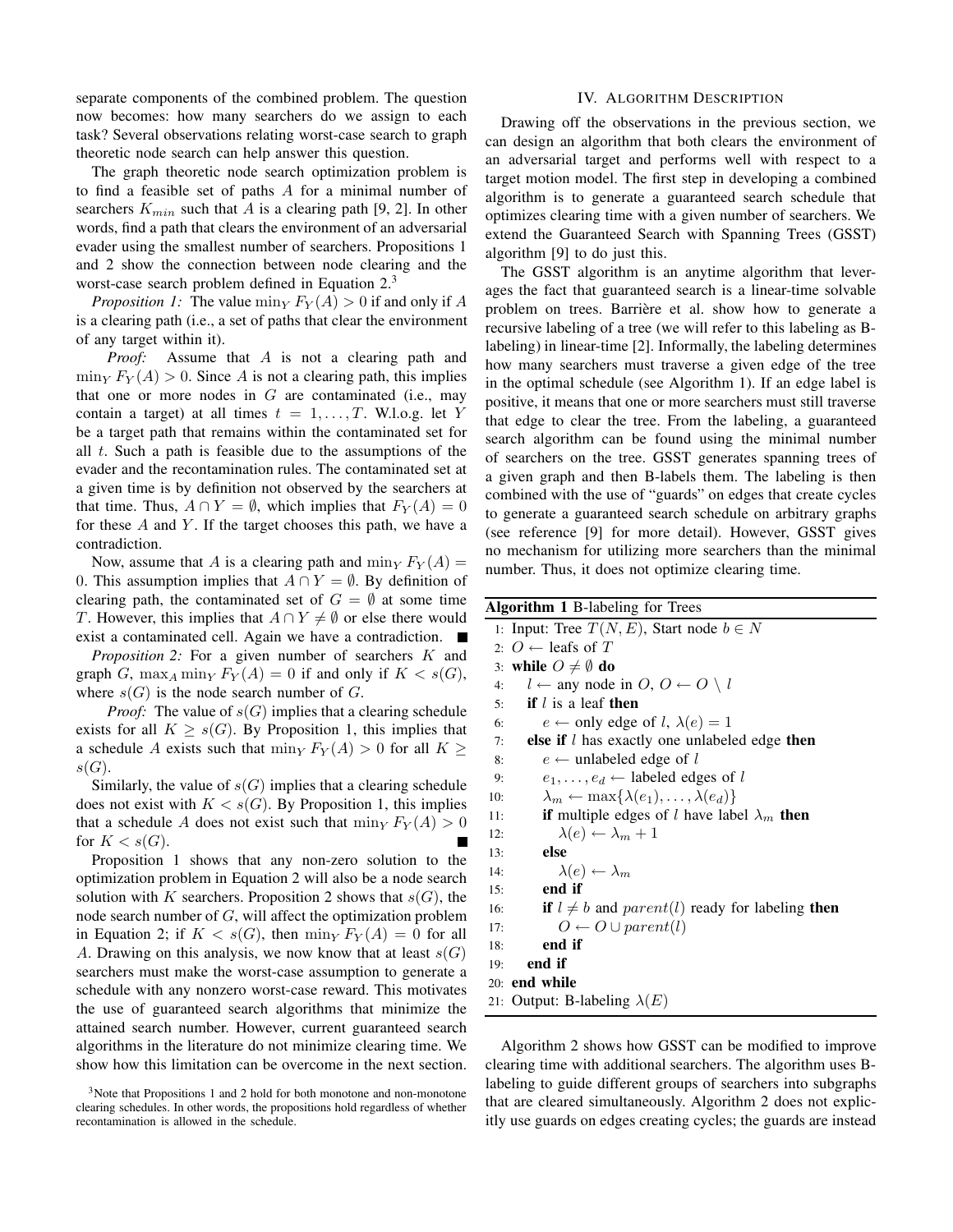|                |  | Algorithm 2 Guardless Guaranteed Search with Spanning |  |  |
|----------------|--|-------------------------------------------------------|--|--|
| Trees (G-GSST) |  |                                                       |  |  |

- 1: Input: Graph  $G$ , Spanning tree  $T$  with B-labeling, Searchers  $K_q$ 2: **while** graph not cleared **do**
- 3: **for** all searchers **do**
- 
- 4: **if** moving will recontaminate **then**
- 5: Do not move
- 6: **else if** positive adjacent edge label exists **then**
- 7: Travel along edge with smallest positive label
- 8: Decrement edge label
- 9: **else**
- 10: Move to closest node (on tree) with positive label
- 11: **end if**
- 12: **end for**
- 13: **if** no moves possible without recontamination **then**
- 14: Return failure
- 15: **end if**
- 16: **end while**
- 17: Return feasible clearing schedule

determined implicitly from the B-labeling. Thus, we refer to it as Guardless GSST or G-GSST. Note that the use of B-labeling allows the searchers to perform the schedule asynchronously. For example, a searcher who arrives at a node does not need to wait for other searchers to finish their movement before clearing the next node (assuming that the move does not cause a recontamination).

Unlike other algorithms in the literature, G-GSST can be combined with model-based search algorithms to generate a combined search schedule. We augment G-GSST with Finite-Horizon Path Enumeration and Sequential Allocation (FHPE+SA) to yield our combined search algorithm. In short, FHPE+SA algorithm has each searcher plan its own path on a finite-horizon and then share that path with other searchers in a sequential fashion (see reference [13] for a formal description). In other words, one searcher plans its finite-horizon path and shares it with the other searchers; then another searcher plans its finite-horizon path and shares it, and so on. After the initial sequential allocation, searchers replan asynchronously as they reach replanning points in the environment.

Algorithm 3 shows how G-GSST can be augmented with FHPE+SA to yield a combined algorithm. An important quality of the combined search is that, depending on the actions of the FHPE+SA searchers, the schedule may be non-monotone (i.e., it may allow for recontamination). However, since the schedule of the G-GSST searchers is monotone, the search will still progress towards clearing the environment of a worst-case target.

It is important to note that the schedule of the G-GSST searchers (i.e., the searchers performing the guaranteed schedule) can be generated in conjunction with the FHPE+SA plans. For instance, we can modify the G-GSST searcher schedule based on the actions of the FHPE+SA searchers by pruning

## **Algorithm 3** Combined G-GSST and FHPE+SA search

|    | 1: Input: Graph $G$ , Spanning tree $T$ with B-labeling, Total |
|----|----------------------------------------------------------------|
|    | searchers K, Guaranteed searchers $K_a \leq K$                 |
|    | 2: while graph not cleared do                                  |
| 3: | for all searchers do                                           |
| 4: | <b>if</b> guaranteed searcher <b>then</b>                      |
| 5: | Run next step of G-GSST                                        |
| 6: | else                                                           |
| 7: | Run FHPE+SA step                                               |
| 8: | end if                                                         |
| 9: | end for                                                        |
|    | $10:$ end while                                                |

| Algorithm 4 Anytime combined search algorithm |  |
|-----------------------------------------------|--|
| 1: Input: Graph $G$ , Searchers $K$           |  |

- 2: **while** time left **do**
- 3: Generate spanning tree  $T$  of  $G$  and B-label it
- 4: **for**  $K_q = K$  down to  $K_q = 1$  **do**
- 5: Run Algorithm 3 with  $K<sub>q</sub>$  guaranteed searchers and  $K - K<sub>g</sub>$  efficient searchers
- 6: **if** clearing feasible **then**
- 7: Store strategy
- 8: **else**
- 9: Break
- 10: **end if**
- 11: **end for**
- 12: **end while**
- 13: **if** strategies stored **then**
- 14: Return strategy with maximal  $\alpha R_{avg} + (1 \alpha)R_{worst}$ 15: **else**
- 16: Run FHPE+SA to maximize  $R_{avg}$  (cannot clear)
- 17: **end if**

portions of the map that happen to be cleared by the FHPE+SA searchers.<sup>4</sup> This provides a tighter coupling between the FHPE+SA searchers and the G-GSST searchers. Alternative methods for integrating the search plans are discussed in Section VII.

Finally, we generate many spanning trees (similarly to the GSST algorithm) to develop many search schedules (see Algorithm 4). These schedules range in quality and also tradeoff worst-case and average-case performance. At any time, the user can stop the spanning tree generation and choose to execute the search schedule that best suits his/her needs. This yields an anytime solution to the worst-case/average-case search problems: one that continues to generate solutions with increasing runtime.

<sup>4</sup>Note that implementing this extension requires ensuring that ignoring a portion of the map cleared by the FHPE+SA searchers does not lead to later recontamination. This can be determined by dynamically relabeling the spanning tree and taking into account the cleared set. Since labeling is a linear-time operation, this does not significantly affect runtime.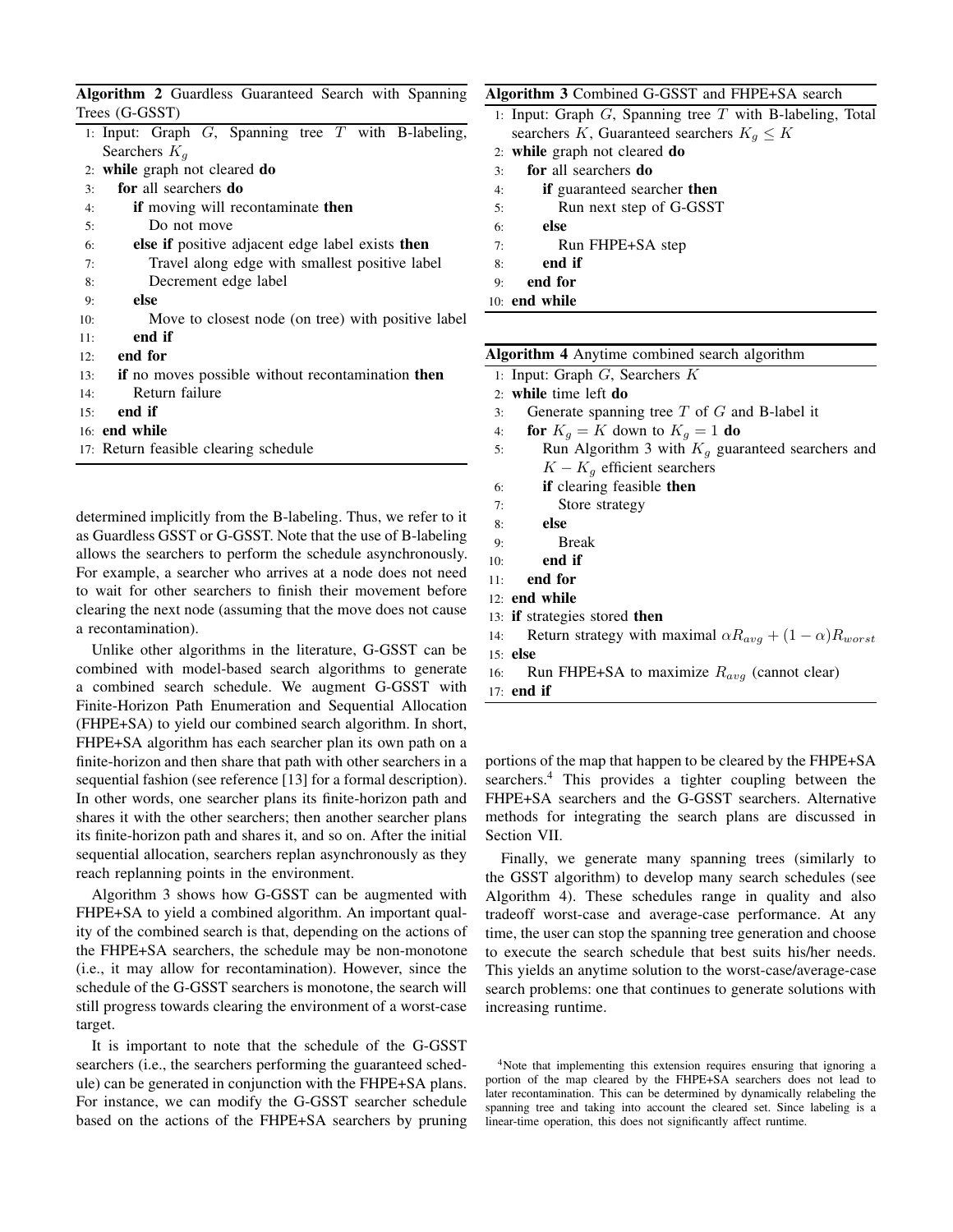## V. THEORETICAL ANALYSIS

## *A. Average-Case Performance Bounds*

We now show that the average-case component of the combined algorithm is a bounded approximation. Let A be the set of nodes visited by the FHPE+SA algorithm. Let  $O$ be the set of nodes visited by the optimal average-case path (maximizes Equation 1), and let  $O_k$  be the set of nodes visited by searcher  $k$  on the optimal path. The average-case reward is bounded as in Theorem 1. This bound is simply the FHPE+SA bound for  $K - K_g$  searchers.

*Theorem 1:*

$$
F_{AC}(A) \ge \frac{F_{AC}(O_1 \cup \ldots \cup O_{K-K_g}) - \epsilon}{2},\tag{4}
$$

where K is the total number of searchers,  $K_g$  is the number of searchers used for the clearing schedule, and  $\epsilon$  is the finitehorizon error ( $\epsilon = R\gamma^{d+1}$ , where R is the reward received for locating the target,  $\gamma$  is the discount factor, and d is the search depth).  $F_{AC}(\cdot) = \sum_{Y \in \Psi} P(Y) F_Y(\cdot)$  as described in Section III.

*Proof:* This bound is immediate from the theoretical bounds on sequential allocation [12], the monotonic submodularity of  $F_{AC}$  [13], and the fact that  $K - K_q$  searchers are deployed to perform sequential allocation. The addition of G-GSST searchers cannot decrease  $F_{AC}(A)$  due to the monotonicity of  $F_{AC}$  and the monotonicity of the cleared set in the G-GSST schedule.

We can extend the FHPE+SA component of the combined algorithm to optimize over several different known models. If there are M models being considered, and each has a probability of  $\beta_1 \dots \beta_M$ , we can optimize the weighted average-case objective function in Equation 5.

$$
F(A) = \beta_1 \sum_{Y \in \Psi} P_1(Y) F_Y(A) + \ldots + \beta_M \sum_{Y \in \Psi} P_M(Y) F_Y(A),
$$
\n(5)

where  $\beta_1 + \ldots + \beta_M = 1$ , and  $P_m(Y)$  describes the probability of the target taking path  $Y$  if it is following model  $m$ .

If all models obey the Markov assumption, this linear combination of models can be estimated using matrices as if it were a single model without an increase in computation. Additionally, monotonic submodularity is closed under nonnegative linear combination, so the theoretical bounds hold in this extended case.

# *B. Computational Complexity*

The labeling component of G-GSST requires visiting each node once and is  $O(N)$ , where N is the number of nodes in the search graph. The G-GSST traversal is  $O(NK_q)$ , where  $K_q$ is the number of guaranteed searchers. Finally, the FHPE+SA component replanning at each step is  $O(N(K-K_g)b^d)$ , where  $b$  is the average branching factor of the search graph, and  $d$  is the FHPE search depth. Thus, generating a single plan with the combined algorithm is  $O(N + NK_g + N(K - K_g)b^d)$ . This is linear in all terms except the FHPE search depth, which



Fig. 2. Example floorplans (left) and graphical representations (right) of environments used for simulated coordinated search. The office (top) required three searchers to clear, and the museum (bottom) required five. Starting cells are denoted with a blue square.

often can be tuned to a very low number depending on the application.

## VI. EXPERIMENTAL RESULTS

## *A. Simulated Results*

We performed simulated testing of our combined search algorithm in two complex environments. The first map has two major cycles representing the hallways in a single floor of the Newell-Simon Hall office building. The second map is that of the U.S. National Gallery museum, which contains many cycles. Increasing the number of cycles in a graph complicates the search problem because it increases the paths by which the target can avoid being found. Figure 2 shows floorplans of these environments as well as the resulting search graphs.

We ran our algorithm on 1000 random spanning trees on both maps, and we compared these results to the schedules found by pure average-case and pure worst-case algorithms. Table I gives a summary of these results. The first row shows the average-case steps (i.e., at each step one or more searchers moves between nodes) to capture a randomly moving target using FHPE+SA with all searchers.<sup>5</sup> This strategy does not have worst-case guarantees if the model is incorrect. The second row shows the best clearing time using GSST on 10,000 random spanning trees. Note that GSST does not optimize for clearing time and only utilizes the minimal number of searchers required to clear. The results show that our combined algorithm yields much lower clearing times than those found with GSST. This is due to the use of additional searchers as in Algorithm 2. In addition, our combined algorithm reduces the average capture time by over 75% in the office when compared to GSST. Furthermore, a worst-case guarantee in the office can be gained by sacrificing only one step of average capture time.

<sup>&</sup>lt;sup>5</sup>The expected capture steps for FHPE+SA were determined over 200 trials with a randomly moving target. The expected capture steps for the combined algorithm were computed in closed form. This is possible because the environment is cleared.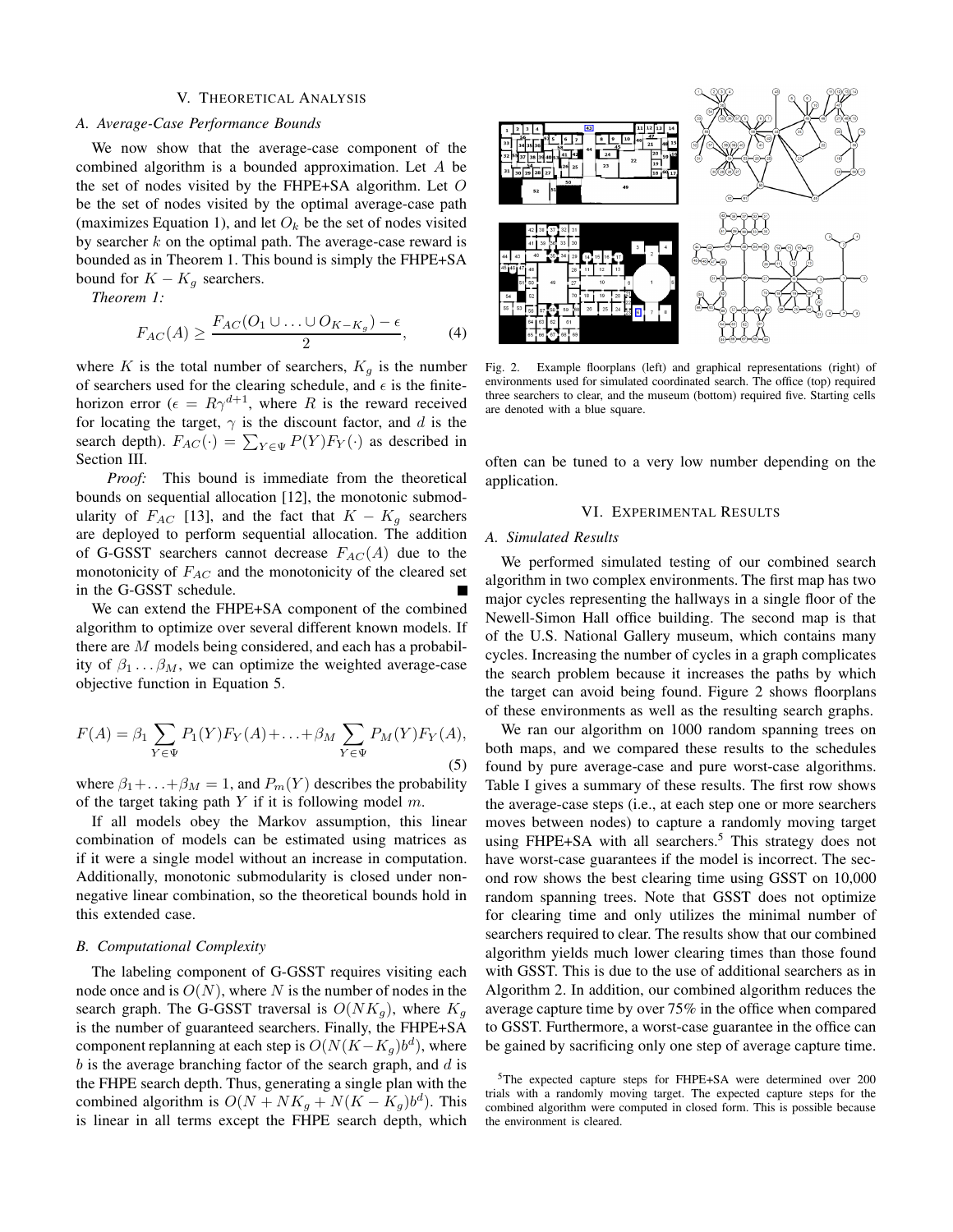#### TABLE I

AVERAGE-CASE AND WORST-CASE CAPTURE STEPS COMPARISON IN MUSEUM AND OFFICE. THE AVERAGE-CASE IS THE EXPECTED STEPS TO CAPTURE A RANDOMLY MOVING TARGET. THE WORST-CASE IS THE NUMBER OF STEPS TO CLEAR THE ENVIRONMENT.

|                              | Office $(K = 5)$       | Museum $(K = 7)$       |
|------------------------------|------------------------|------------------------|
| $FHPE+SA$ [13]               | A.C. 4.8 W.C. $\infty$ | A.C. 9.4 W.C. $\infty$ |
| <b>GSST [9]</b>              | A.C. 24.7 W.C. 72      | A.C. 21.8 W.C. 56      |
| Combined ( $\alpha = 0.5$ )  | A.C. 14.0 W.C. 36      | A.C. 17.3 W.C. 41      |
| Combined ( $\alpha = 0.75$ ) | A.C. 7.2 W.C. 47       | A.C. 13.5 W.C. 45      |
| Combined ( $\alpha = 0.99$ ) | A.C. 5.9 W.C. 77       | A.C. 11.6 W.C. 61      |

The user can determine the weighting of average-case vs. worst-case performance by tuning the value of the  $\alpha$  parameter. This explores the Pareto-optimal frontier of solutions. This frontier forms a convex hull of solutions, any of which can be selected after runtime. Figure 3 gives a scatter plot of average-case versus worst-case capture steps for all feasible schedules. The figure also shows the number of G-GSST searchers,  $K_q$ , used for each data point. Note that the total number of searchers is fixed throughout the trials, and the remainder of the searchers performed FHPE+SA. All results with lowest average-case capture times are from the lowest  $K_q$ . This is because more searchers are used for averagecase search and less for clearing. This demonstrates the utility of using FHPE+SA searchers in the schedule. Similarly, the lowest clearing times are with  $K_g = K$  (i.e., all searchers are guaranteed searchers). Note that better solutions yield points to the left/bottom of these plots.

## *B. Human-Robot Teams*

To examine the feasibility of our algorithm, we ran several experiments with a human/robot search team. We conducted these experiments on a single floor of an office building as shown in Figure 4. Two humans and a single Pioneer robot share their position information through a wireless network, and the entire team is guided by a decentralized implementation of Algorithm 3. The robot's position is determined by laser AMCL, and it is given waypoints through the Player/Stage software [15]. The humans input their position through the keyboard, and they are given waypoints through a GUI.

In the first experiment, all three searchers (humans and robots) were assigned as G-GSST searchers. This configuration takes 178 seconds to clear the floor of a potential adversary, and it yields an expected capture time of 78 seconds w.r.t. the random model. We also calculated the expected capture time if the model is 50% off (i.e., the target is moving 50% slower than expected). With this modification, the expected capture time increases to 83 seconds.

In the second experiment, the mobile robot was switched to an FHPE searcher, which took 177 seconds to clear and yielded an expected capture time of 73 seconds. The expected capture time with a 50% inaccurate model was 78 seconds. Thus, switching the mobile robot to an FHPE searcher yields a



Fig. 3. Scatter plot of search schedules from the combined algorithm. Each data point represents a schedule generated by a different spanning tree input to Algorithm 3. The data points are colored based on the allocation of searchers to the guaranteed and efficient search roles. The total searchers remains constant throughout the trials.

5 second decrease in expected capture time without sacrificing any worst-case capture time. The 5 second decrease remains even if the model is inaccurate. This shows that the schedules generated in this scenario are fairly robust to changes in the target's motion model.

In both experiments, the schedule clears the left portion of the map first and then continues to clear the right portion. Accompanying videos are available at the following URL that include playback of both simulated and human-robot results.

## http://www.andrew.cmu.edu/user/gholling/RSS09/

In this environment, the assignment of the robot as an FHPE searcher does not increase the clearing time. The reason for this is that the robot spends a significant portion of the schedule as a redundant guard. Consequently, the right portion of the map is not searched until very late in the clearing schedule. In contrast, when the robot is used as an FHPE searcher, the right hallway is searched early in the schedule, which would locate a non-adversarial target moving in that area. This confirms our simulated results.

In addition, our results with a human/robot team demonstrate the feasibility of the communication and computational requirements of our algorithm on a small team. The initial plan generation stage is distributed among the searcher network, and once stopped by the user, the best plan is chosen. During execution, there is a broadcast communication requirement as the searchers share their positions on the search graph. This small amount of information was easily handled by a standard wireless network in an academic building.